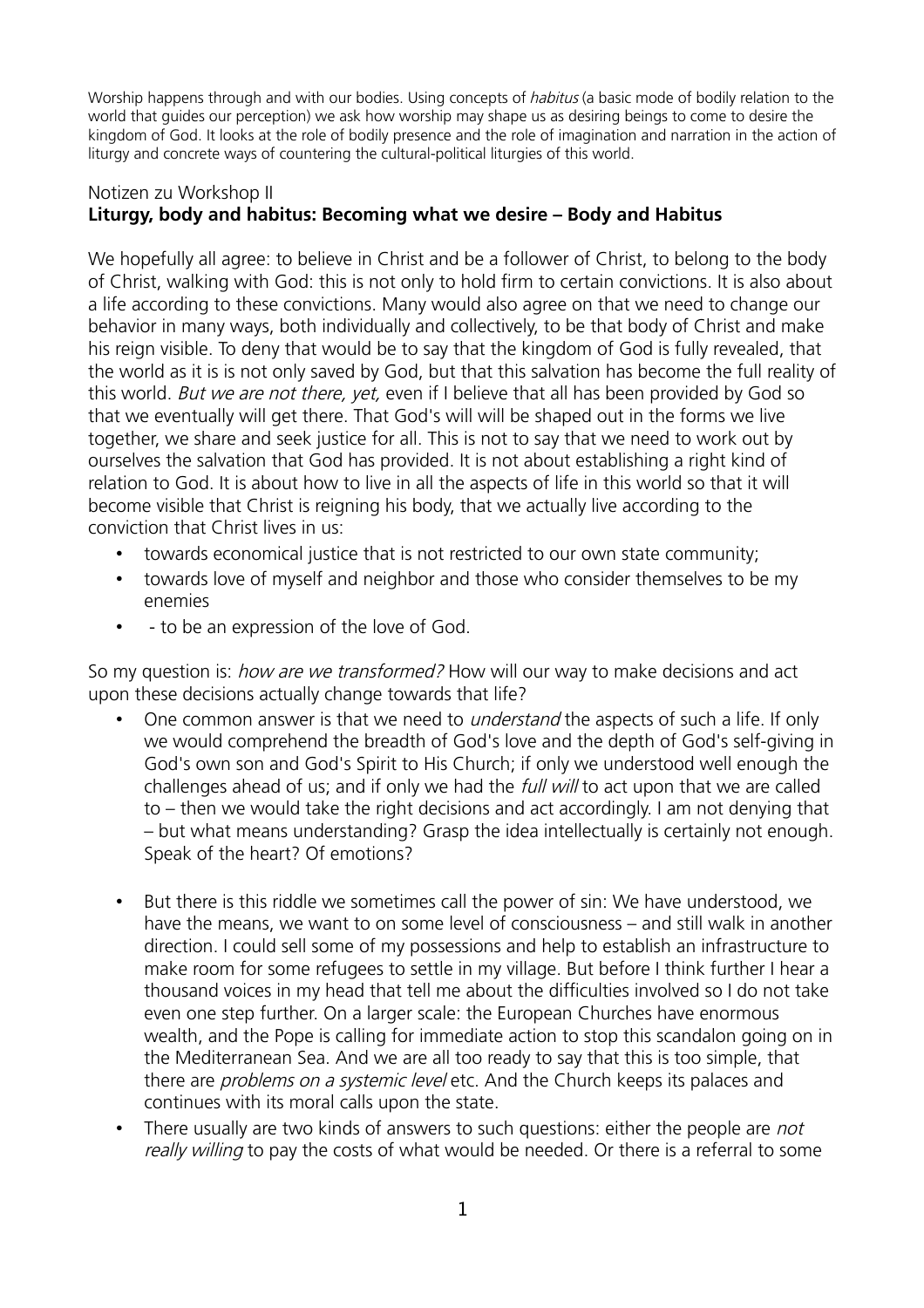kind of *super-structures that cannot be changed by the individual*. Real change must come on a supra-individual level. I will challenge this dichotomy between the possibilities of the individual and its will, and the system of supra-structures.

- I will do this in two aspects:
	- I do not believe that our decisions are simply steered by a will that follows in intellectual insight into what is true. Our decisions are steered by what we worship, what we *desire*. We need to *reshape our desires* when we want to be transformed to a different way of living in this world.
	- And secondly: If we are talking about supra-individual changes, we need to look at the *concept of habitus or habits*. By habit I mean the background of mv assumptions of how the world works. Mostly not conscious. It might be called the common believes of the community I belong to. But by believes I do not mean such things as that the world has been created by God. I rather mean convictions that are expressed in our behavior in everyday life. How I send informations to others. When I take the bicycle and when the car. Perceptions of characteristics of gender: how do I recognize a person as female or male, and at what level of perception does that distinction come into the picture? What kind of behavior is steered by that distinction?
- Example: Giving way getting out of the train: After an intercultural convention some of our group took the local train together, all people I did not know well but all in leading positions in the church, with different cultural backgrounds. As the train stopped, some entered immediately, the same moment while other people were still getting out. I felt the unease almost physically: I have in my bones that anyone *considerate* waits until everybody who wants to get out has descended. First out, then in. But I was also quite sure that these church leaders were not inconsiderate people – two kinds of background assumptions that run my habitual perception of the world were running counter against each other, and only *then* did I start to think about what might be going on.
	- It could be that these people were simply not seeing this situation as a crossing of two streams: there were only about 10 people getting out and 10 in. In a culture where you regularly travel with hundreds of people, the outside and inside place simply seemed to be empty to them.
	- It could be that they approached the situation from a different practical angle: getting in and out at the same time might be faster.
	- Or public behavior in either way simply had no social meaning, you would not even recognize that there is a question of consideration, trying to arrange the differing interests of various groups involved.
- I believe that those desires that shape us most in decision making, are on the level of habitus, something that is not accessible simply by intellectual will. That does not mean that it is not learned. We are shaped into a habitus by the assumptions of a group we grow into, and at the same time we are creating and shaping these assumptions as we live in a group. It is by no way determinist (fit into a ruling social behavior) counter individual freedom (you are free to make your own choices and responsible for them).
- This has to do with *Faith*: If faith is to be the ground layer that steers my behavior in the world, the background of my decisions that directs me towards the obvious far before I make a deliberate choice – or operates on the level where my body makes deliberate choices – then faith must work on this level. It is not enough to speak about faith in terms of intellectual consciousness or systems of believes, held convictions. In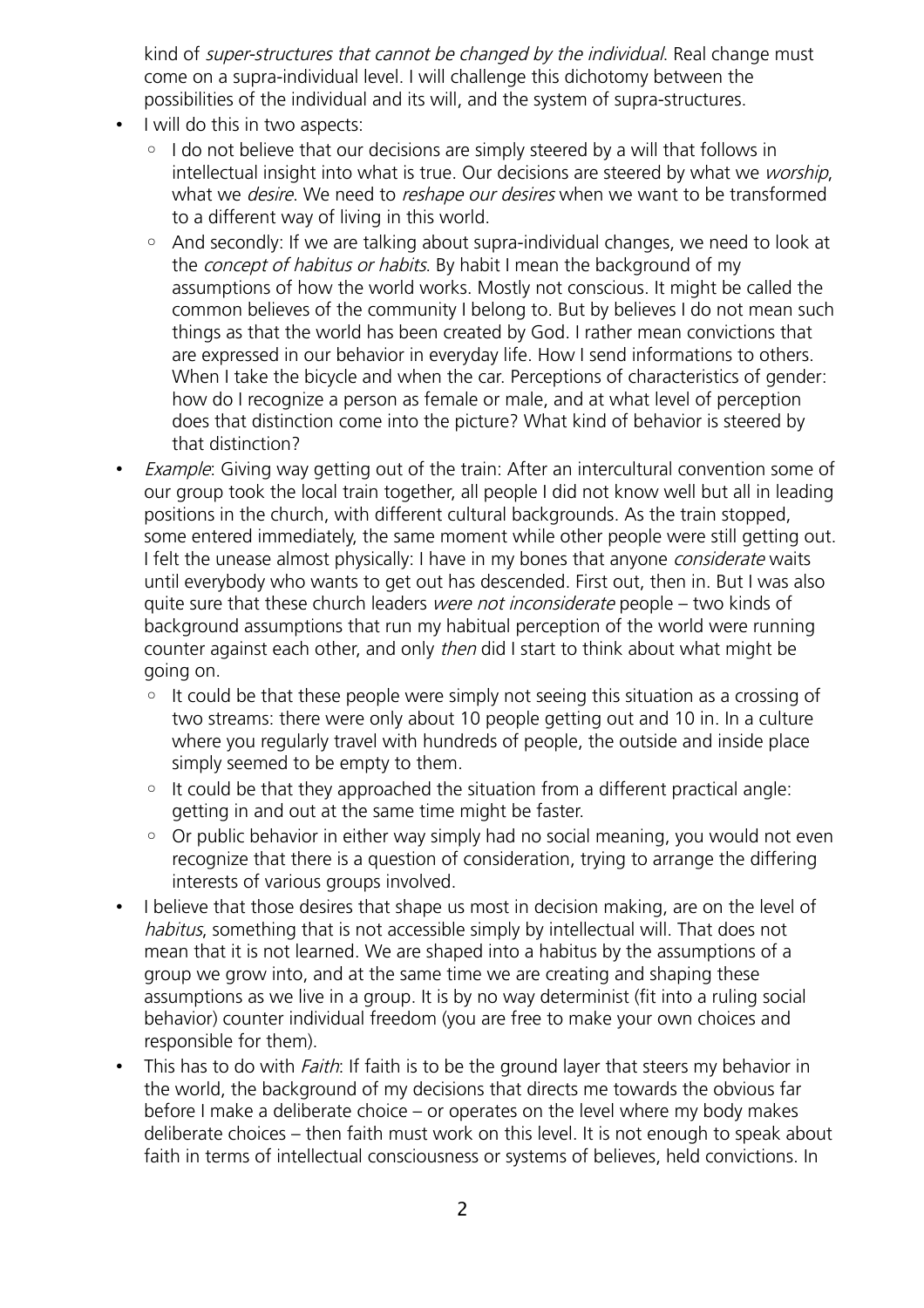order to really guide my behavior, faith must work on the embodied level of habitus.

• Film: This video shows a kind of knowledge that is bodily. [I do not quite agree with the terms used – knowledge and understanding. I would rather say: understanding and bodily knowledge, or habitus] This kind of knowledge needs to sink in, be learned by my attitude. Over many repetitions. It is not enough to have understood the principle, to know in my mind and understanding what to do: I know from watching what I would have to do: steer to the left, if I want to go right; and simultaneously lean towards right to counter the centrifugal forces. (Plus do everything else I usually do when I ride my bike)

But: My body will still not be able to do it, even if I know exactly what to do, even if I prefigure it in my imagination, even if I am totally dedicated and concentrated. My body tells me by its habits that something else needs to be done and does it. This kind of learning and knowledge does not act only on a body level. You might say: Of course, on things to do with my body, brain structures need to change, my body needs to learn how to do it. But the same kind of thing happens when my habitual perception of the world needs to change. It is not enough to have understood intellectually how to reorient. As riding a bicycle has been learned and automatized at a very deep level, so have basic perceptions of how the world works, what is worth being achieved, what the good live looks like that I desire, what is desirable – these kind of things are learned physically, bodily, on a physical level as well. They are embodied knowledge that is pre-conscious. When we want to change them, we need the same kind of effort as is needed in relearning of riding a bike in a different way. So we need to look at what body is in order to understand how deeply this kind of knowledge – habit, shapes how I am in the world, my unconscious reactions. With our bodies we are in the world, perceive and interpret a situation far before it it reaches my conscious awareness.

## • A story: David and Goliath: 1 Sam 17, 31-51:

David said to the men who stood by him, 'What shall be done for the man who kills this Philistine, and takes away the reproach from Israel? For who is this uncircumcised Philistine that he should defy the armies of the living God?' 27The people answered him in the same way, 'So shall it be done for the man who kills him.'

[28 His eldest brother Eliab heard him talking to the men; and Eliab's anger was kindled against David. He said, 'Why have you come down? With whom have you left those few sheep in the wilderness? I know your presumption and the evil of your heart; for you have come down just to see the battle.' 29David said, 'What have I done now? It was only a question.' 30He turned away from him towards another and spoke in the same way; and the people answered him again as before.]

31 When the words that David spoke were heard, they repeated them before Saul; and he sent for him. 32David said to Saul, 'Let no one's heart fail because of him; your servant will go and fight with this Philistine.'33Saul said to David, 'You are not able to go against this Philistine to fight with him; for you are just a boy, and he has been a warrior from his youth.' 34But David said to Saul, 'Your servant used to keep sheep for his father; and whenever a lion or a bear came, and took a lamb from the flock, 35I went after it and struck it down, rescuing the lamb from its mouth; and if it turned against me, I would catch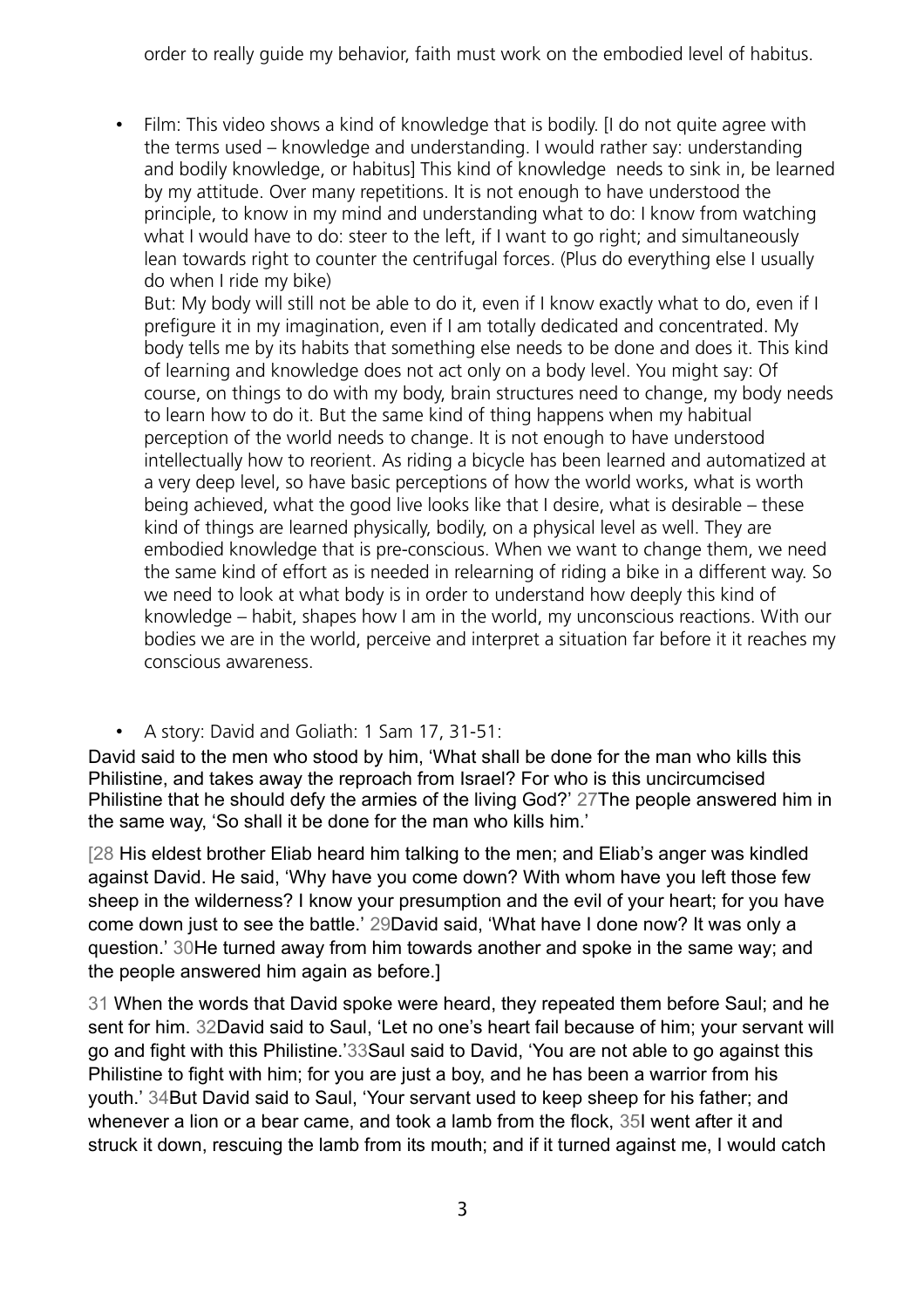it by the jaw, strike it down, and kill it. 36Your servant has killed both lions and bears; and this uncircumcised Philistine shall be like one of them, since he has defied the armies of the living God.' 37David said, 'The LORD, who saved me from the paw of the lion and from the paw of the bear, will save me from the hand of this Philistine.' So Saul said to David, 'Go, and may the LORD be with you!'

38 Saul clothed David with his armour; he put a bronze helmet on his head and clothed him with a coat of mail. 39David strapped Saul's sword over the armour, and he tried in vain to walk, *for he was not used to them*. Then David said to Saul, 'I cannot walk with these; for I am not used to them.' So David removed them. 40Then he took his staff in his hand, and chose five smooth stones from the wadi, and put them in his shepherd's bag, in the pouch; his sling was in his hand, and he drew near to the Philistine.

41 The Philistine came on and drew near to David, with his shield-bearer in front of him. 42When the Philistine looked and saw David, *he disdained him*, for he was only a youth, ruddy and handsome in appearance. 43The Philistine said to David, 'Am I a dog, that you come to me with sticks?' And the Philistine cursed David by his gods. 44The Philistine said to David, 'Come to me, and I will give your flesh to the birds of the air and to the wild animals of the field.' 45But David said to the Philistine, 'You come to me with sword and spear and javelin; but I come to you in the name of the LORD of hosts, the God of the armies of Israel, whom you have defied.46This very day the LORD will deliver you into my hand, and I will strike you down and cut off your head; and I will give the dead bodies of the Philistine army this very day to the birds of the air and to the wild animals of the earth, so that all the earth may know that there is a God in Israel, 47and that all this assembly may know that the LORD does not save by sword and spear; for the battle is the LORD's and he will give you into our hand.'

48 When the Philistine drew nearer to meet David, David ran quickly towards the battle line to meet the Philistine. 49David put his hand in his bag, took out a stone, slung it, and struck the Philistine on his forehead; the stone sank into his forehead, and he fell face down on the ground.

[50 So David prevailed over the Philistine with a sling and a stone, striking down the Philistine and killing him; there was no sword in David's hand.51Then David ran and stood over the Philistine; he grasped his sword, drew it out of its sheath, and killed him; then he cut off his head with it.

When the Philistines saw that their champion was dead, they fled. 52The troops of Israel and Judah rose up with a shout and pursued the Philistines as far as Gath and the gates of Ekron, so that the wounded Philistines fell on the way from Shaaraim as far as Gath and Ekron. 53The Israelites came back from chasing the Philistines, and they plundered their camp. ]

54David took the head of the Philistine and brought it to Jerusalem; but he put his armour in his tent.

• "I am not used to" or "I am used to": How many times have you heard this story? What did it move in you? The simplicity of David, not being caught up in this military world, his frankness and trust in God, simply looking at the world from a different angle. This lightness of the boy, the beauty of his speech – this has more than impressed me. It became a role model for me, and I am sure, for many children who grew up with sunday-school teaching and children's books with biblical stories.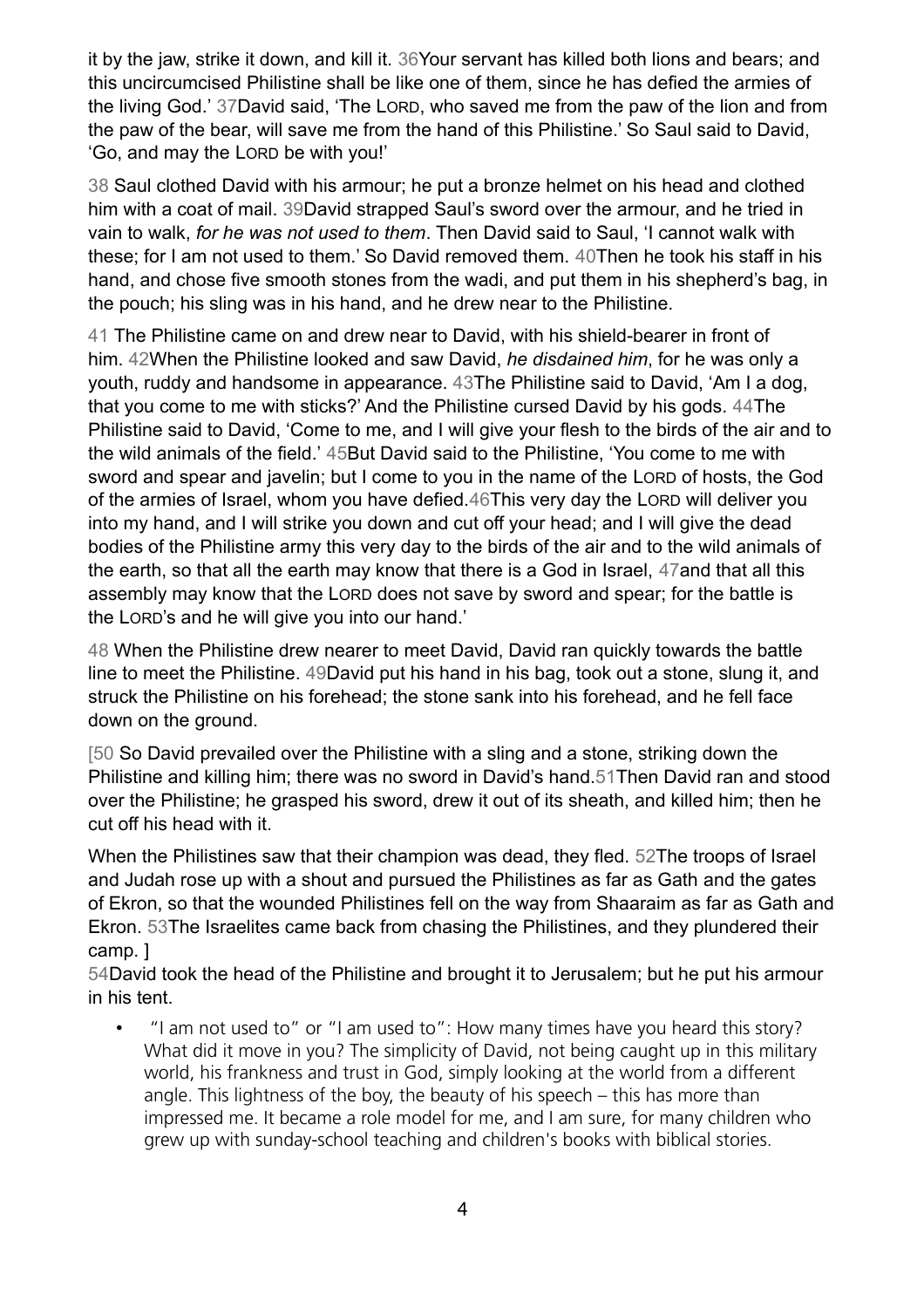What strikes me today is indeed that the figures in this story look at the world from a different angle and see differently, decide differently on spontanous reactions depending on what they are used to.

- David, coming from his flock, sees in Goliath an uncircumcised philistine that resembles a bear threatening his sheep. He keeps to this first impression and consequently refuses to call him by his name.
- Saul brings it to the point: "you are a shepherd boy, he was a warrior from his youth. You are not used to war, but for him, war has been his life." The two are shaped by different worlds, and consequently perceive the situation very differently. For a warrior, this enormous armament means invincibility, strength. Goliath speaks the language of fear and impression, big, strong high, heavy: all seems to be of advantage in this situation. And most Israelites, themselves trained in war, accept that language and are impressed. They are shaped by the same world, and in this world they simply seem not to have a chance.
- David is used to something else: keeping the sheep. His way of life has taught him something else: that a different perception than that of the predator makes the beast vulnerable. He simply kills the beasts, catching it by the jaw. Seams easy and seams to have worked so far. A different experience that gives a different perception of what is going on in the valley of Elah.
- David refuses the arms of war with one argument: I am not used to them. I have not tried them enough. I have not been shaped enough by them in order to use them naturally as I could walk in them.
- The strangest in this story is perhaps Saul allowance to let David fight. He risks all of Israels army becoming slaves to the philistines. He risks his kingdom on that lad. What makes him do that? Is there really enough realistic faith left that he believes that Adonai would be with him as he showed no fear?
- Interesting is also that Goliath is blinded because he knows only one world. He does not recognize the danger he is in because of what he sees: arms fit only to fight a dog. He understands the language of mocking, but not that of the shepherd. He simply does not see in what danger he is. He could easily protect himself, had he anticipated what the lad was up to – but his habits told him nothing. His body told him of no such possibility. This heavy armor, this weight and largeness were not only hindering him in the battle David chose, it hindered him to perceive the world with Davids eyes. His life, his walk, his way of training that only knew heros as enemies, all that provided nothing for the necessary perception here and made him walk in a way that actually made him vulnerable in a way he had no idea.
- Habits: this story makes not only visible how the world I live in shapes us, what I assume to be the nature of the world as the accustomed background of my choices and perceptions guides the possibilities of choices I have. It does more: As a story it has become such a background of assumptions of worlds. It reduces the battle to either / or. It accepts the challenge of the Philistine, the challenge of a God-battle, Adonai proving himself greater. Yes, it fuels the imagination with the possibility that heavy strength can be undermined. But it swallows the assumption that Goliath has to be brought down as the enemy of God.
- When you raise up the images of beheadings in our times, where a seamingly powerless small group of people displays its victims in online-videos just as David took the head of that uncircumcised philistine – this vile man, lacking true holiness – what do you see then? This legend of a man Daoud who enters battle with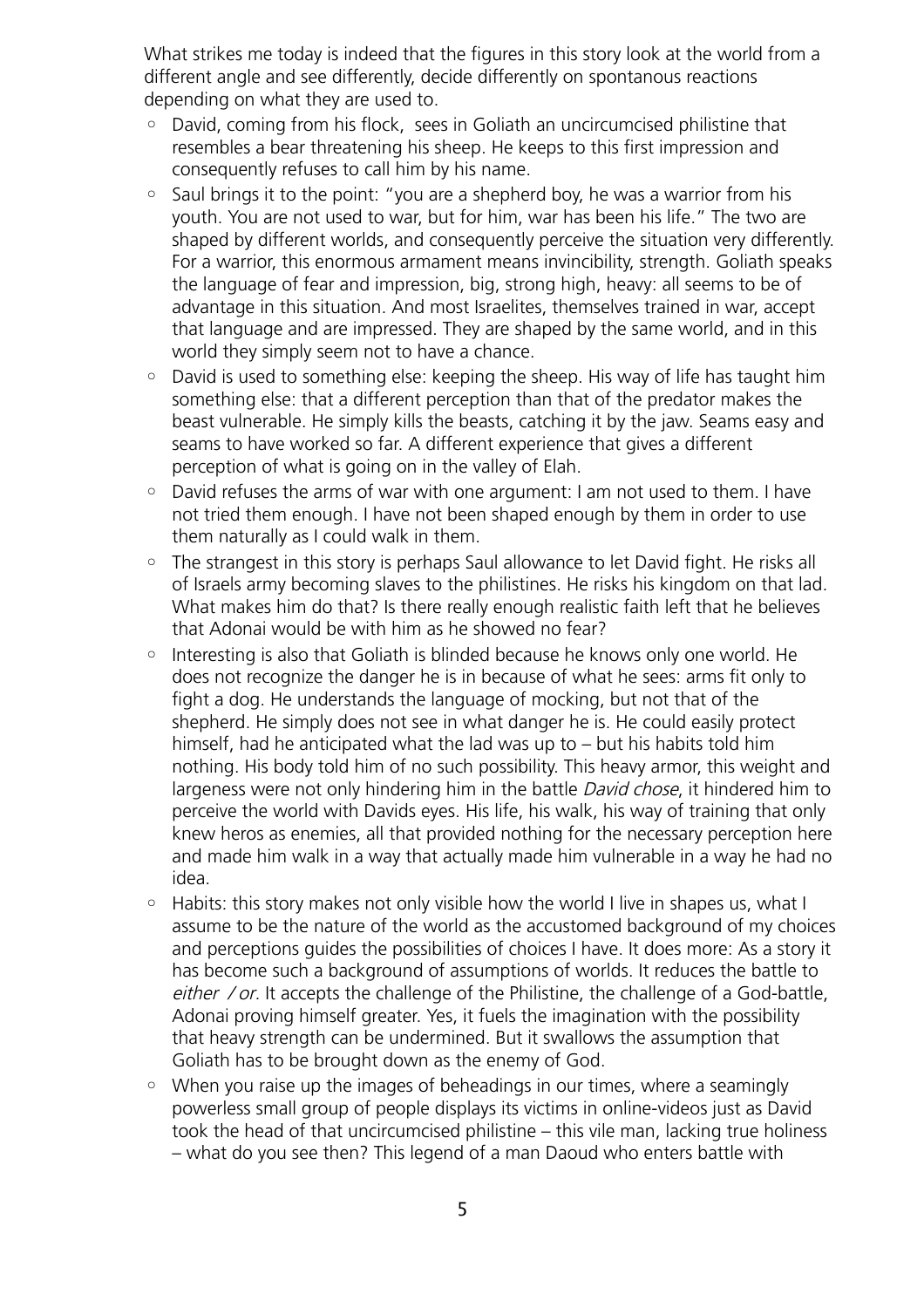almost no arms and defeats the much mightier enemy – what imaginations does this fuel today? How are todays perceptions of choices shaped by this story? The goals set and ways to reach that goal? What does it then mean that David keeps the armor of Goliath in his tent?

- Does the story actually tell a different tale than the one I assumed in sunday school – that David in his victory over Goliath actually treads on a way to become a bit more like him? To lose the lightness of this shepherd lad? Or does it simply speak of the atrocities of war, where a war agreement is nonsense. I t was agreed that only one will get killed, then the war has decided who will be whose slaves – that this treaty. The philistines do not keep to the promise and flee – naturally of course, and the Israelites simply slaughter them. None accepts the terms of the battle.
- When I ask these questions I am actually demonstrating what happens when conflicting stories are confronted and begin to deconstruct each other: new realities become visible. When the story of the so called IS is confronted with our thinking of biblical heros.
- What governs these decisions, habitus, is desire. Something I learned that it is good and lovable, worthy to be desired. This needs more than intellectual, rational conviction. It is dependent on a vision of how my life fits into the larger story of the world, where I want to fit in, where I want my place to be, of what I hope that will be the shaping reality of the world. It is not so easy to become aware of these desires because they work on a preconscious level.
	- It may appear as wanting a certain pair of jeans. Because I like the look of people I saw? Because of a certain life-story that is portrayed in a commercial? But why that lifestyle? It might be that at the deepest level what makes me tick is belonging to a group that seems to protect me from being exposed, embarrassed.
	- Same for high education: the better you know to express yourself, to avoid the unwanted traps, the better people might think of you, the less the danger that you make a fool of yourself.
	- What makes young people in Europe join the IS? What desire is caught in those imaginations? What makes them leave their families and go to kill people in a country with which they have no life-connections, they do not know? These are fanatics of a different kind. They adhere to a different desire, or maybe they find their desire just represented somewhere else: Being of value, being on the right side.
- When I think back to what shaped me deeply, it was a song that my mother sang often as she was clearing up after dinner. ".

Das Blut des Lammes reinigt uns, das Blut des Lammes reinigt uns. das Blut des Lammes reinigt uns und machet alles neu, alles neu, alles neu. Das Blut des Lammes reinigt uns und machet alles neu.

2. Der Heiland starb am Kreuz für mich, der Heiland starb am Kreuz für mich, der Heiland starb am Kreuz für mich und machet alles gut, alles gut, alles gut. Der Heiland starb am Kreuz für mich und machet alles gut.

She sang it in an easy, peaceful mood, expressing hope of lightness in situations that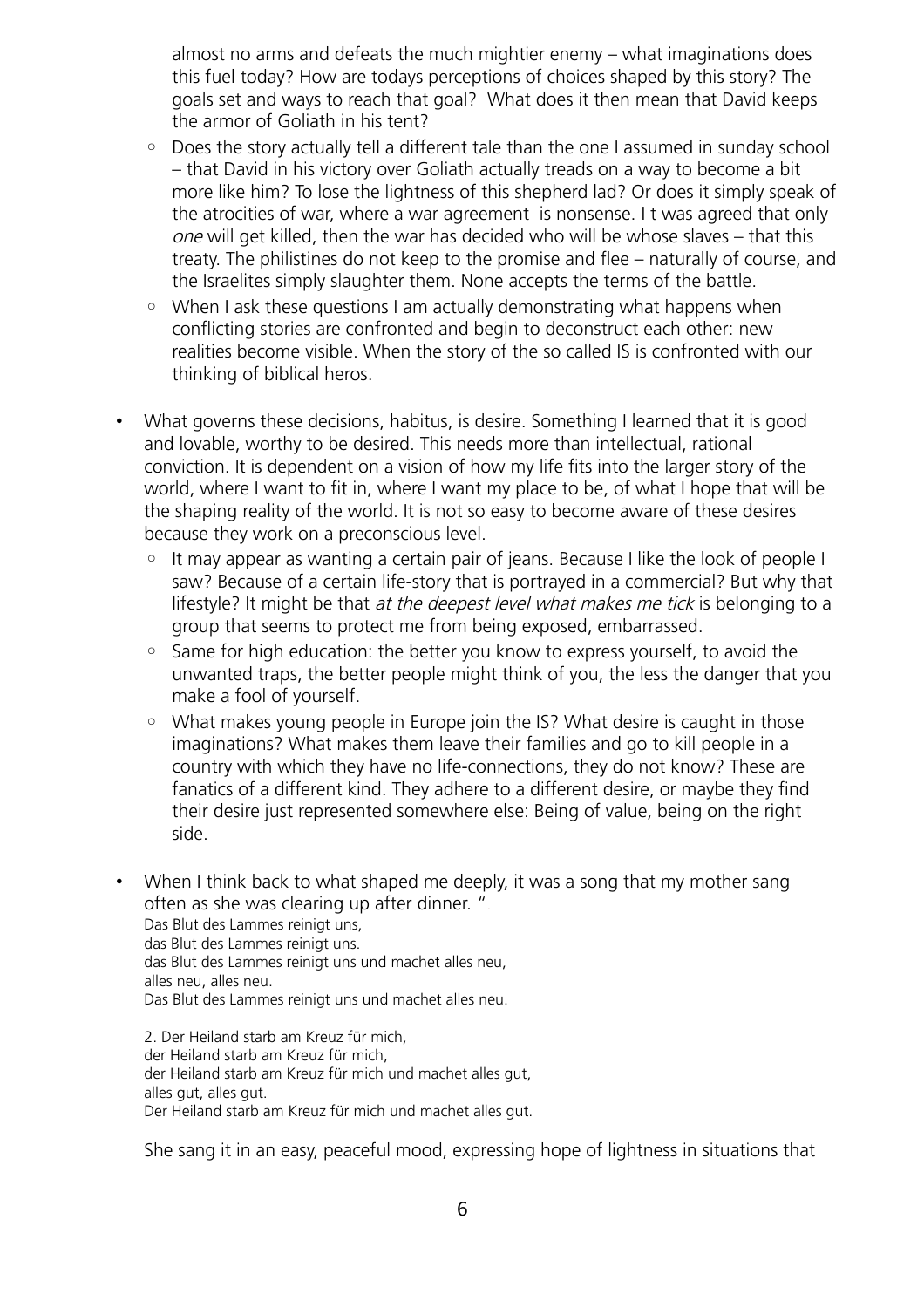might not be so easy: a trust that things will be well, yes, already are well, being dressed in a light summer dress in summer evening wind.

What made that song stick with me?

- Repetitions
- the mood
- a desire for a world where real new beginnings are possible, where all will be good
- My story with the song is complicated:
	- during time my studies and church affiliations brought me to convictions that ran counter to the theology expressed in the song. I do not believe anymore that the violent death of Jesus on the cross is the center of salvation but his life, the incarnation of Gods love made present, of Gods power brought into social, political and spiritual realities, a life made present ever through the Spirit that brings into presence this life as the life of the one raised from death.
	- When I heard and sang the song, I did not see a lamb slain, or a man crucified, nor blood being spilled. No agony in pain. I rather felt the newness of a new beginning, being lightened of burden weighing me down: the hope, yes, the conviction, that a new world is possible, that this life knows something of the renewal of creation.
	- This is what stayed with me, this is what shaped my search in studies and faith.
	- But what accompanied the song was a mood that told me: all will be well. There is a way of deeper trust than the expectations you may have in a certain situation. It is a way to see behind the horizon.
- This song then tells a lot about worship: the aim, end we pursue. What shaped was not a message or theology expressed in the words. It was a life habit of my mother that was of course not only expressed in this song. Something I still feel when I hear it, that says: Yes, this is what I want.
- So how do we learn about what the good life is, desirable? What shapes the basic ground for imaginations? To make sense of the world is to know in which story I am. To believe in a common story is what shapes groups and creates community. Now of course we may think first of actual stories we hear and tell, of movies we see and find meaningful. Biblical stories we recount so often.

## Body: Maurice Merleau-Ponty

Body is not just the physical aspect of our being. It is the way of our being in the world. It is by our bodily existence in the world that we make meaning of the world. This starts with the way we perceive objects. We do not first see them as a concretization of some abstract idea. A table is not first an incarnation of the species of tables. But first something I sit down with others to eat, or a desk I lay the books on. What it means and is is shaped and perceived by what I do with it.

The body is not just me and the world outside the object. The body is the way of being in the world that constantly belongs to both, is feeling the world outside and transmitting the feeling. In that process I do not feel the body itself, it disappears behind the perception: The ear does not hear itself, although actually the hearing is a complicated melange of soundwaves produced by the ear and those from outside. When I shake hands I do not feel my hand but what the other feels like: warm and dry or wet and cold. Of course I may feel my own hands. So body is a background-feeling that is constructed in the process of awareness of the world but that disappears from that awareness, although it is the only instrument by which I am in the world and may perceive. It is an intermediary that does its work so well that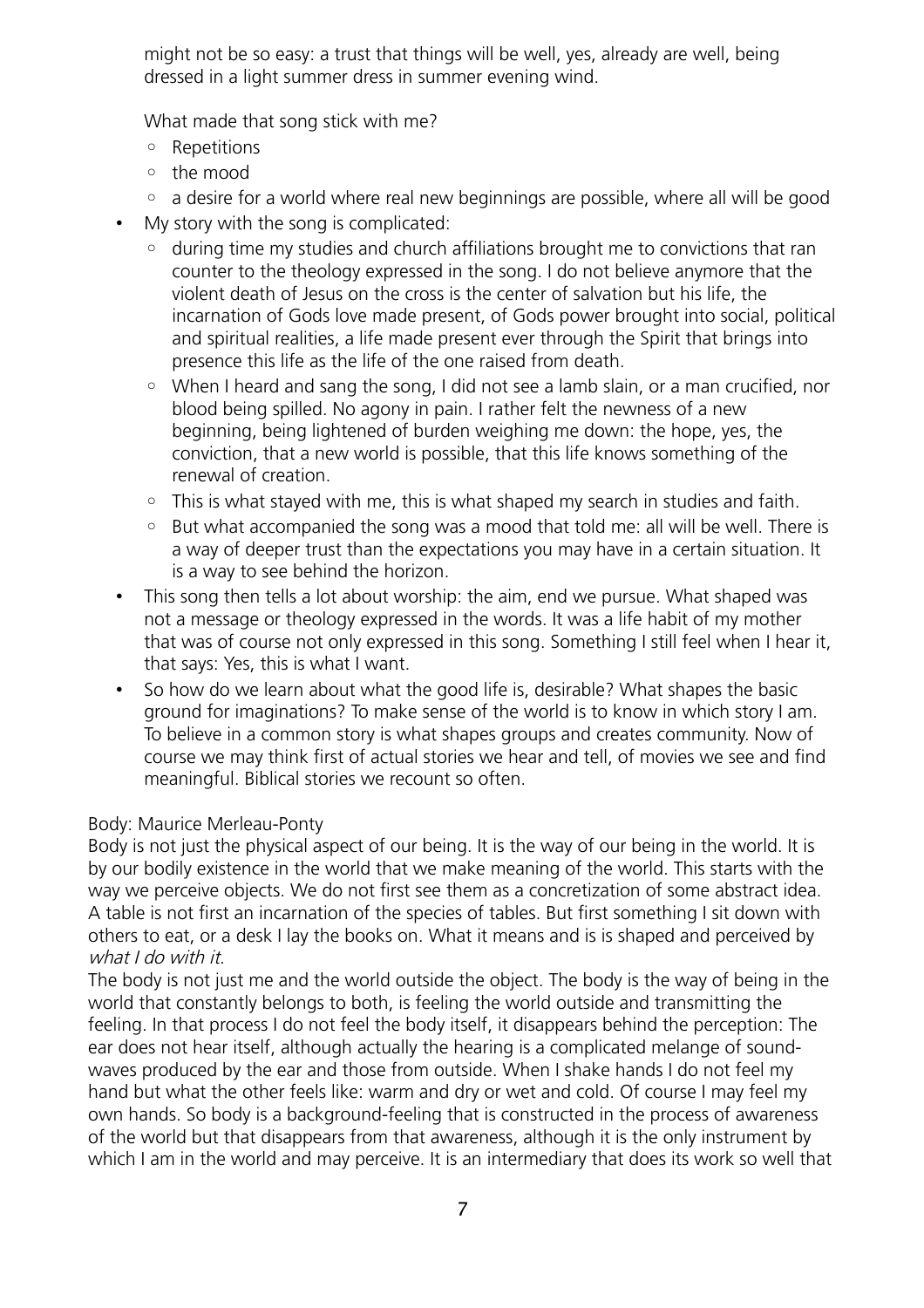it is not noticed anymore. Or only when it does not work anymore as usual. So action is most basically guided by the body and its automatized perceptions: When I enter a room and cannot see anything. I do not first start to think how to make it light. I "automatically" grasp to the side at the wall to find the light switch. I do not need to understand how electricity works. I do not need to analyze the problem. My body knows by itself what to do. Yet this behavior is not a reflex. It is intentional, but pre-conscious. Of course it is something I learned but something that has become so "normal" I would not even pay attention. When I enter my apartment, I do it so unconsciously I probably could not even tell afterwards whether the light was on when I entered or not. At night I find my way to the bathroom, find the door-handle without seeing it or concentrating. My body simply knows. This way of being in the world builds up on many experiences that are clustered together to automatisms. I can rearrange them, but usually I only take notice when something does not work. It is the constant background of what seems to unimportant.

But this perception is not neutral and not open to everything. It is highly selective, only paying attention to what seems to be important in a certain situation. It assumes certain features and looks for it: I want to cross a street – I look for the signs of a pedestrian crossing and how it is regulated: Green light? I probably will not pay attention to the color of the suit of others waiting. What I perceive, what I look for, is predetermined by they way I interpret a situation. And again that is not conscious:

The way I walk through the supermarket knows certain moments of decisions but it is all guided by the assumption that what is a display here is for sale. It is a very different way than walking through an art-exhibition. I could do the experiment and look at the supermarket as a display of artful arrangement – I would notice very different things in the same room.

But most of the time I do not think about whether I am entering a home, a restaurant or a supermarket: the situation is interpreted unconsciously on a few signs received by the body but read on a gut-level that does not even come to mind. Only if I am not sure, if the signs that come together do not fit into the story I know, do not make sense, only then I start to think anew and might rearrange my perceptions.

Now the world is not only made up of objects. The daily decisions I take are also connected in a similar way. The supermarket, museum, home and way to the train station all fit together into a larger picture. And that is not only physical, I perceive these places as functions in my life, functions that determine what I do with them in a way they contribute to a larger goal in life. I need to decide when to get up, and I might reconsider that decision after a night without much rest. But I do not ask myself every morning whether I should get up and start working and why I do that. There is something larger that tells me that this is the right thing to do. To have a certain sense of duty. That it is normal that you work to earn your money. I wait outside the train without thinking about it.

And these small chains of habitual automatisms are again brought together to a larger story line of how I make sense of the world, of how I perceive of what is worth being done. These ways I feel about the world are not set for ever, they have been learned, they are continously supported, they are changeable. But not by a simple act of will because they work on this level of body and habit. We might say that a *habitus* is certain way to perceive what is desirable in the world, is a collective and common way of embodiment, a social body built on what is rooted and planted in each individual body. I may also say that through my body I am in a certain way in this world and with it I carry the common assumptions of what this world is about. Through it we build communities and societies, and it is by belonging to and living in such a group that we learn and embody this perception of the world.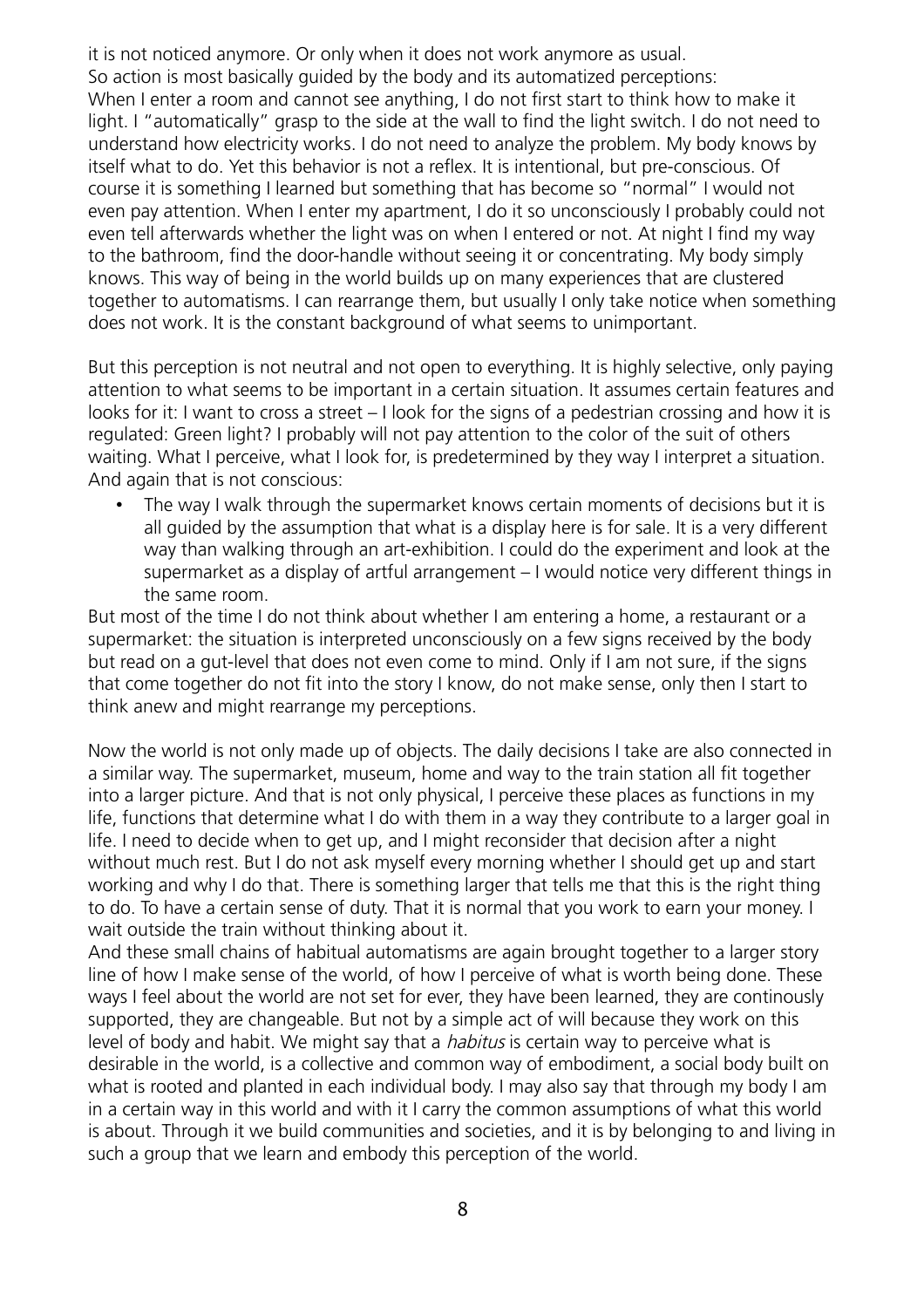How is this done? How are the stories we believe in taught, shaped and become part of us? I will suggest that we think of the mechanism doing this as liturgies. In order to show what I mean by liturgy I will start with secular liturgies, not that of the church. But I will call for the liturgy of the church to work with similar force than these secular liturgies do.

• There might be something almost global: watching the news on television: I sit down at the same time everyday in front of a flat screen. I do not think about how this black glassy rectangle comes to portray images that have been caught all over the world. It begins with a jingle that will tell me whenever I hear it: Tagesschau! I do not listen to it in the same way as I would to a concert, it is a simple announcement. Then a moderator, announcing the topics. Movies, speeches, pictures with comments by a voice from the off. A quite limited number of formats, always orchestrated in the same way. No way for me to interact (unless I watch a recorded version and can skip), no way to react directly in discussion, questioning. In critical situations I might be aware of a manipulative choice of informations. But I am barely aware of how this posture: sitting, watching, thinking, waiting for pictures that interest me – how all this shapes my perception of being in the world far more that the actual content of the news. Its repetitions have sunk in to become so "native" to my days that the postures with it go unnoticed. And the format will make it almost impossible to recognize the choice of perspectives and themes. Highly selective, but since it comes from all over the world I get the impression that I am served with what is globally important. But I need only step over from Switzerland to France to see immediately that they get a very different selection, from a Swiss perspective usually much more focused on national matters and less international.

Of course I could stop any day and get my information about the world from Dostoyevsky's Brothers Karamazov. But first I needed to recognize what attracts me to this: maybe an easy way of participation without responsibility, being part of a community without being exposed. A craving for the new and exciting. And the ability to then later comment with friends about the matters of the world. To do that with Dostoyevsky is much more strenous. But a liturgy of reading 50 pages of Dostoyevsky everyday instead of watching the news, interspersed by commercials, would lead to a very different view of the world, starting with a different perception of what matters.

• When you now think of commercials in that format: before and in between news and weather, you will be aware that you think of it as pause of information. Nothing matters, your way of attending to it shifts. And even more so if you see it at the 20<sup>th</sup> repetition. If you watch it you easily perceive that they try to make you wanting a car by showing you an adventurous life-style, open to spontanous reactions, a way of life that can handle every situation. And of course you know that the daily way to work you use your car for does not lead you through mountain roads and desert storms. But do you recognize what they are selling with it? That such a lifestyle might be desirable: to be able to handle every situation because you are well equipped? That you somehow are able to participate in a certain group by buying things, even if it is not the BMW? There are underlying assumptions: that there is a connection between the life-story presented and consumption. That liturgy has deeply sunk in, almost everywhere in the world.

Not all life-stories are attractive. To present a cigarette brand with a warlord recruiting boy soldiers would not work, you would not find that type of lifestyle desirable, even if you saw it 100 times. The life-stories presented build on what is already valued in the society. But at the same time, they select, emphasize only certain types and by that create or at least influence the common habitus. So it is too easy to say that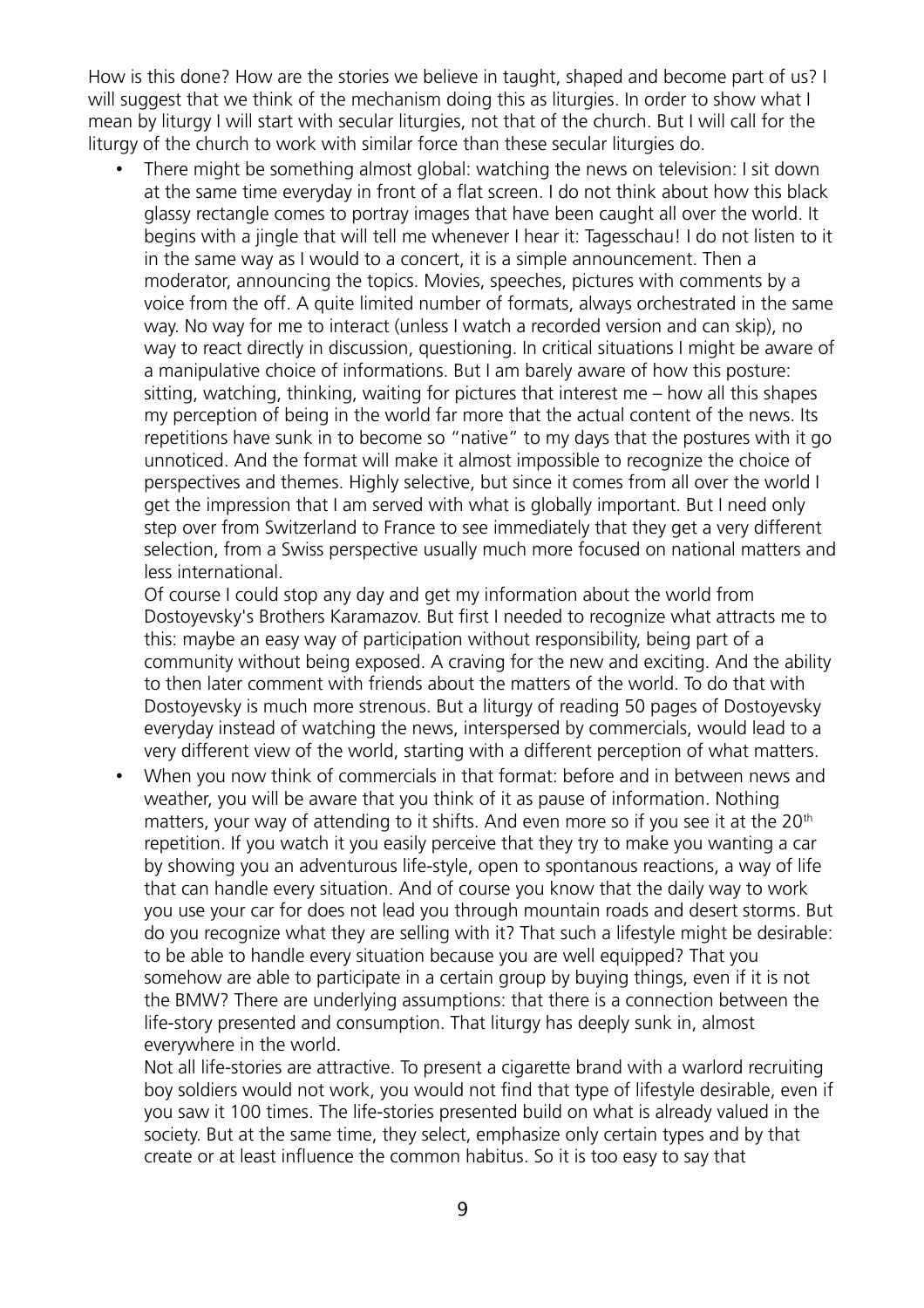commercials shape our perception of beauty. But by its reduction and monopolizing certain ways, it tightens and stabilizes certain images, excluding others. And the less it is noticed, the more effective it is.

The world of commercials is in itself a liturgy that is connected to the world of buying things. It connects the attractive lives with the assumption that by buying things I buy my way into a community of belonging. And that is the actual *liturgy of consumption*. The jeans I wear are not only a means to keep warm and present my body in a certain way. Depending on the brand, they are a clear sign of my social class. It is a complicated game that plays with understatement, so that a cheap pair of jeans combined with other more subtle sign of status actually shows that I do not need to show my social strata. But even then it remains a sign. And for the large majority in this world who cannot participate in this game, the display of wares and their theoretical availability serves as a sign of exclusion, many times creating the dream to find some ways to begin to become a member of the club. And if I will never be able to drive the car the guy is driving, I might at least have a bit part in his world by drinking the same coke he enjoys.

- Now the actual cleverness of this liturgy is that it has built in its structure the deception and disappointment. When I was a boy, there was but one sneaker to wear: Adidas Rome. But there came a time when you were totally oldfashioned wearing even any kind of adidas. Even the moment you buy a TV you know that it will be outdated in a few years. You know that today to be up to date will require you to buy a new one in a few years. And so consumption creates a certain awareness of time: futility of material incarnations of desire. The desire remains and ever anew focusses on some material expression, knowing at the same time that it will not last and that the future will bring a new expression of the same desire – the desire itself being "eternal" while the material expression of merely temporal value. So paradoxically, materialist consumerism actually devalues the material existence and leads you to believe in a dualism of transcendent desires, guiding you but unreachable. This liturgy of consumption is probably the most powerful liturgy at work globally. It is part of this believe system that it keeps its creeds hidden, and that the deceptive part of disappointement is balanced by temporal satisfaction, that makes me believe I actually want the car and not the admiring comments of my neighbor.
- We could name more liturgies: those that enact and transport the duty of solidarity with interests of the state: Heroic, self-less self-giving for the common good of the group I belong to, family, friends, fellow citizens. How many of those movies have you seen? Even if the hero comes to recognize that he stands on the wrong side and in a tragic way needs to shift his solidarity: The life-story remains the same: that it is highly valuable to sacrifice your life for the ones you love and belong to.

Now most would say: but that is a very high value, much higher than the believe in self-sustainability? Yes, but with the desire to become such a person goes unnoticed the dualism transported in these stories: you need to choose between the groups! There are clear enemies and clear good ones.

Of course you have more complex stories with no winners at all but usually they are not blockbusters. And for them it is much more difficult to create this kind of longing: I want to be like her! When a movie shows the ambiguity of all its characters, you are suddenly thrown back to your own choices, and another message comes across: nothing is reliable! That is a counter-liturgy to the ongoing worship of state-solidarity, but it is the one we seek?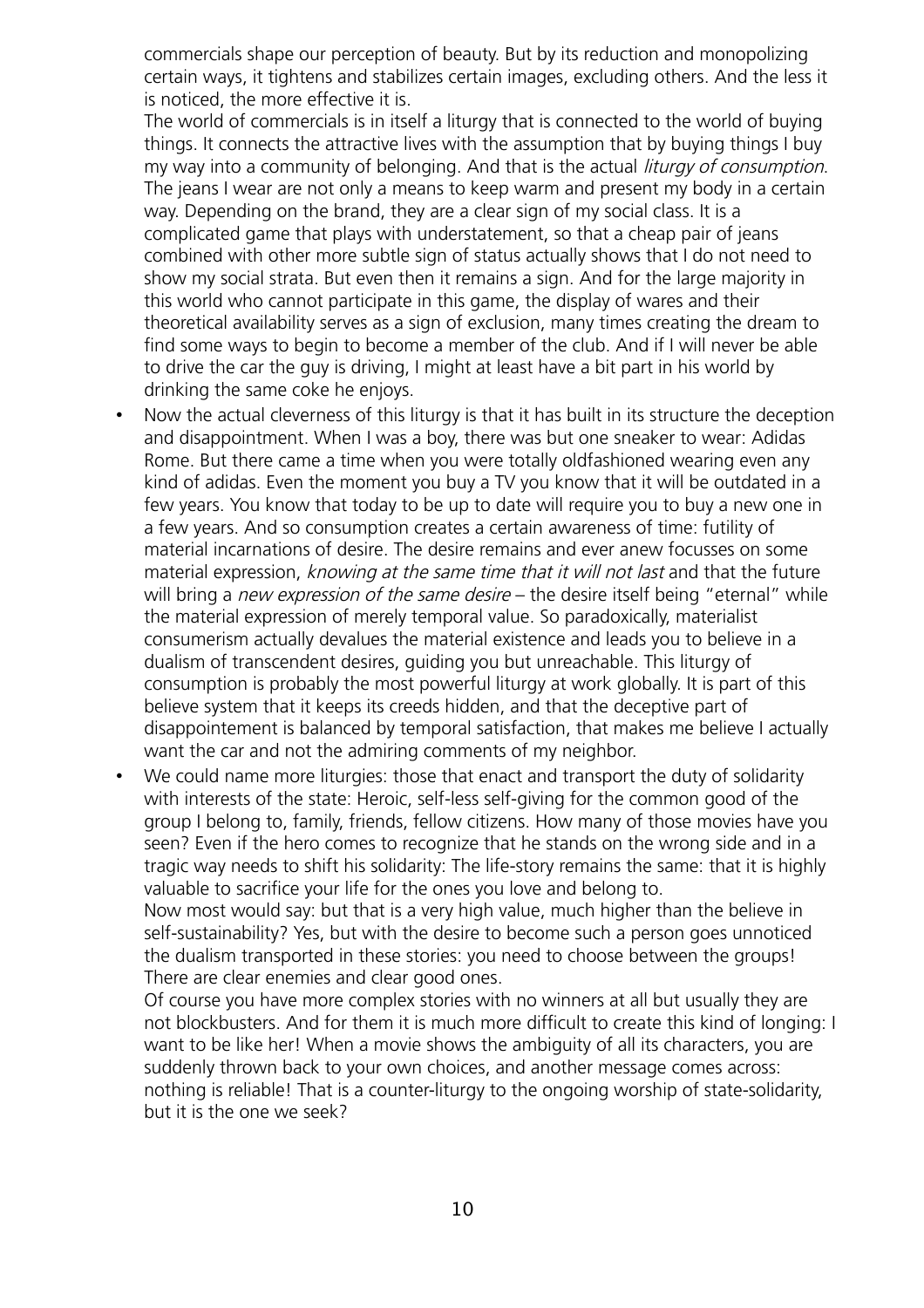## Liturgy of the Church as Imagination of the World

Most Mennonite churches I know have no strict or given liturgy. Although the similar elements re-occur, certainly the prayers, the songs change. Most of us do not even think of liturgy as something important. We conceive of the content as important, the words used, the ideas communicated. We might be willing to give the emotions their share: Faith will not shape us only on the intellectual level of comprehension, somehow the heart has to be moved as well. We pay less attention

- Repetitions: Habits are built up by repetitions. We often consider it meaningless or even hypocritical if we repeat prayers without paying close attention to what we are saying. I am not arguing for a kind of magic thinking that thinks that saying the prayer in itself effectuates something. It's not that repeating 10 Our Fathers is more than one. But praying every Sunday for our daily bread does something to us: the awareness sinks in that we do not produce our own welfare. Asking for forgiveness and granting forgiveness becomes an attitude of life. I might not even have to think about an answer if someone asks me for forgiveness: it has become my nature to grant forgiveness. Of course this comes not by simply saying the words. But going through the same moves has a similar force like the secular liturgies of commercials: I learn to be shaped according to the desires of God.
- to the structure, the moves we go through, which parts follow in which sequence.
- And also what we do with our bodies: whether we stand, sit, kneel, dance, whether we look at each other or to one common front; and how we get to church: walking through a neighborhood or driving and getting out on a parking lot in front of the building.
- The setting of the building: what does it remind us of? A mall? A cinema? A theatre? A homely living room? A European church in gothic or baroque style?

When we consider the comprehensive way secular liturgies work, we need to recognize that these are part of the story told. They shape the background by meaning the world.

- There is no neutral church building. Rooms that are similar to TV shows bring with them a setting that interprets what is done it by making allusions to the same setting. But so is a classical church building, sometimes carrying with it the conotations of a imperial court, sometimes of a building that has no similarities to anything else in the world – and supporting a meaning that sees Sunday worship as a leaving of the world without much connection to it. And also where it stands: in the midst of a part of town where people live? Or in an industrial part where no-one is around on Sundays? So it is not about this or that better setting, but about what the setting does to worship as a formative force.
- Sequence: We are enacting a story that starts with our leaving home and ends with our being sent into the world that God has redeemed from sin and its fatal consequences. We are living through a transformation by being immersed into a world that believes God's presence in the core of the world being, and its future to be the fulfillment of God being all in all. If we do not pay attention to sequence, we might miss to enact a story. A story cannot be paraphrased, it needs to be told because we live through it, walk it through with our imagination. I cannot tell you the meaning of Brothers Karamazov, you need to read it. And stories are told well and may be told badly.
- Moves: How you take communion: It makes much difference whether you kneel before a priest to receive communion or sit around a round table with no head, or hand around a plate without barely looking at each other or walk around in greeting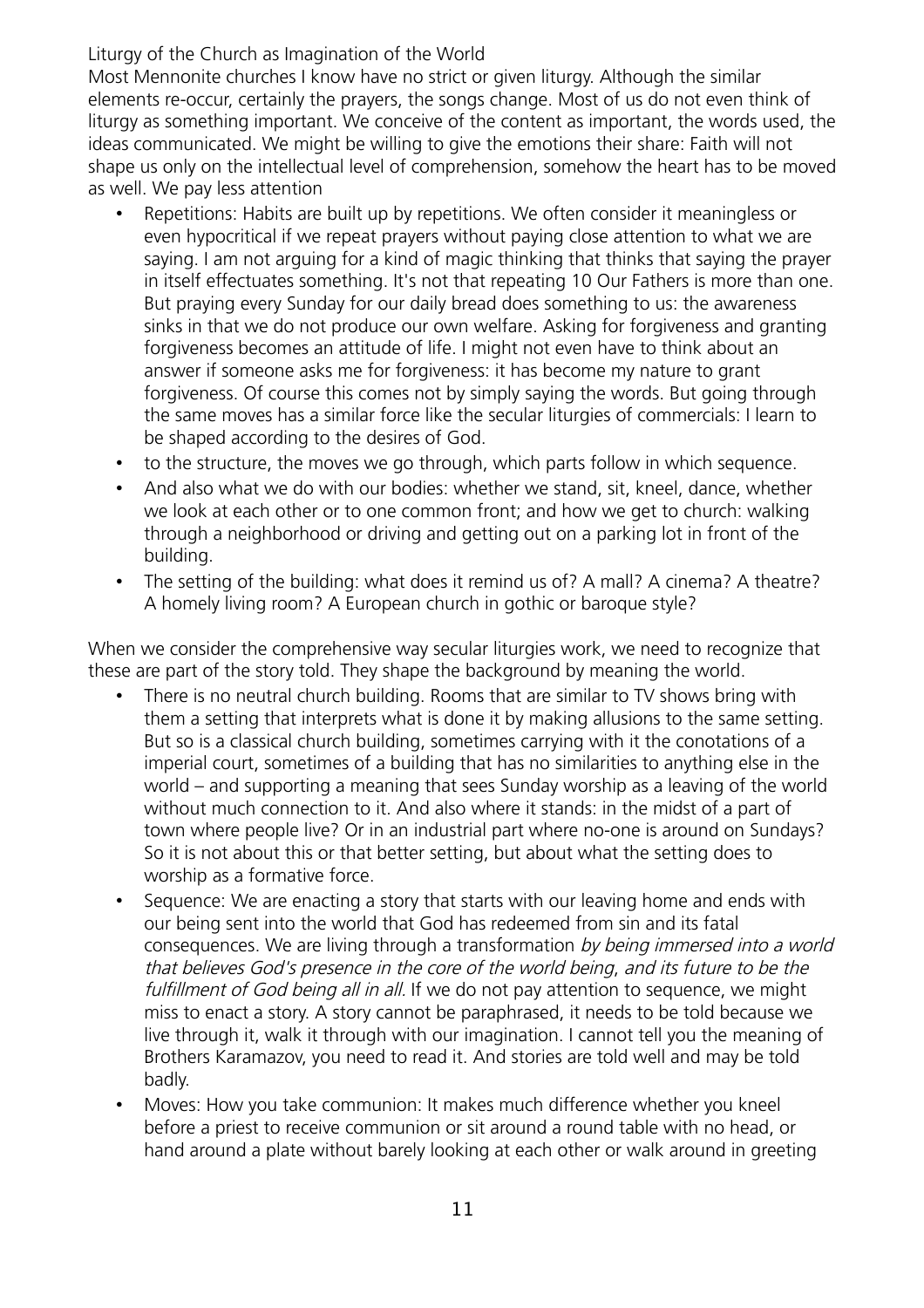and sharing while you share the meal.

- There are significant differences to secular liturgies:
	- participation in God's life through his coming, not our buying our way into that community by ways of exchange
	- the unity of the desired "object" with the desire itself: even if we experience God ever anew, in changing ways, God remains true to Godself. And He valued matter so highly that God did not only create things but became one with this world, took up the form of matter and did not reveal Godself in abstract ideas
	- The community we belong to also has its boundaries. But the dynamic of the body of Christ is to overcome them, there is never I final "us and our God" and "them and their" God – this is a fundamental difference to state-solidarity: you do not need to choose sides because all are called to become part of this community.
- These are just a few examples that hopefully are reflected in the liturgies of our churches. But how do come to make them stronger, real forces that shape us more than the much more repeated, much more present secular liturgies?

We might say: Let's look at our theology and find corresponding expressions in worship. At some point as a pastor I spent almost a full day for each Sunday to figure out what the best suiting form would be for the message we were trying the get across, carefully orchestrating songs, prayers, images projected and movements of the congregation. It looked different each time, loaded with meaning – and those who gathered for worship were regularly overstrained, unable to enter the story because they never new what would come next and finding their place with the life-stories they brought with them. They were not at home in this story. So I tried to go back to the structure of age old liturgies, celebrated in the orthodox and roman catholic church – and very soon I was interrupted by someone who spoke up and said "I am sorry that I am interrupting your liturgy, but *I* just need to say this..." The church adored the beauty of what was happening, but it was not their story being told, they were not in it, participating by enacting it. The person interrupting me felt somehow that I was celebrating the liturgy and they were just looking at it from the outside passively.

So it is an illusion to think that we simply express a rational content of a theology of liturgy by forms. It is also the forms that shape us, that already provide the background for the perception of the world. So what we need is to see, what story is told by our forms of worship? How can we pay more attention to the "insignificant"? Where do we need to make rearrangements because these forms are not patterned after God's story with His world and the body of God's church. So we need to look at two things at the same time to bring them in accordance with each other:

- God's story, which we discover in many ways, but theology being one of the means, but also life-experience in trusting God's Word.
- The forms and setting of our worship

Both influence each other back and forward. It is not a one way road from story to enactment, our understanding of the story is already shaped by the forms of worship we are used to, into which we grew over many years. But if we neglect to become aware of the "insignificant" we might overlook shaping forces that shape our being in the world in a way that does not tell God's story of His kingdom come.

Telling each other the forms of worship:

- 4 people, best from different traditions
	- Where is your building located?